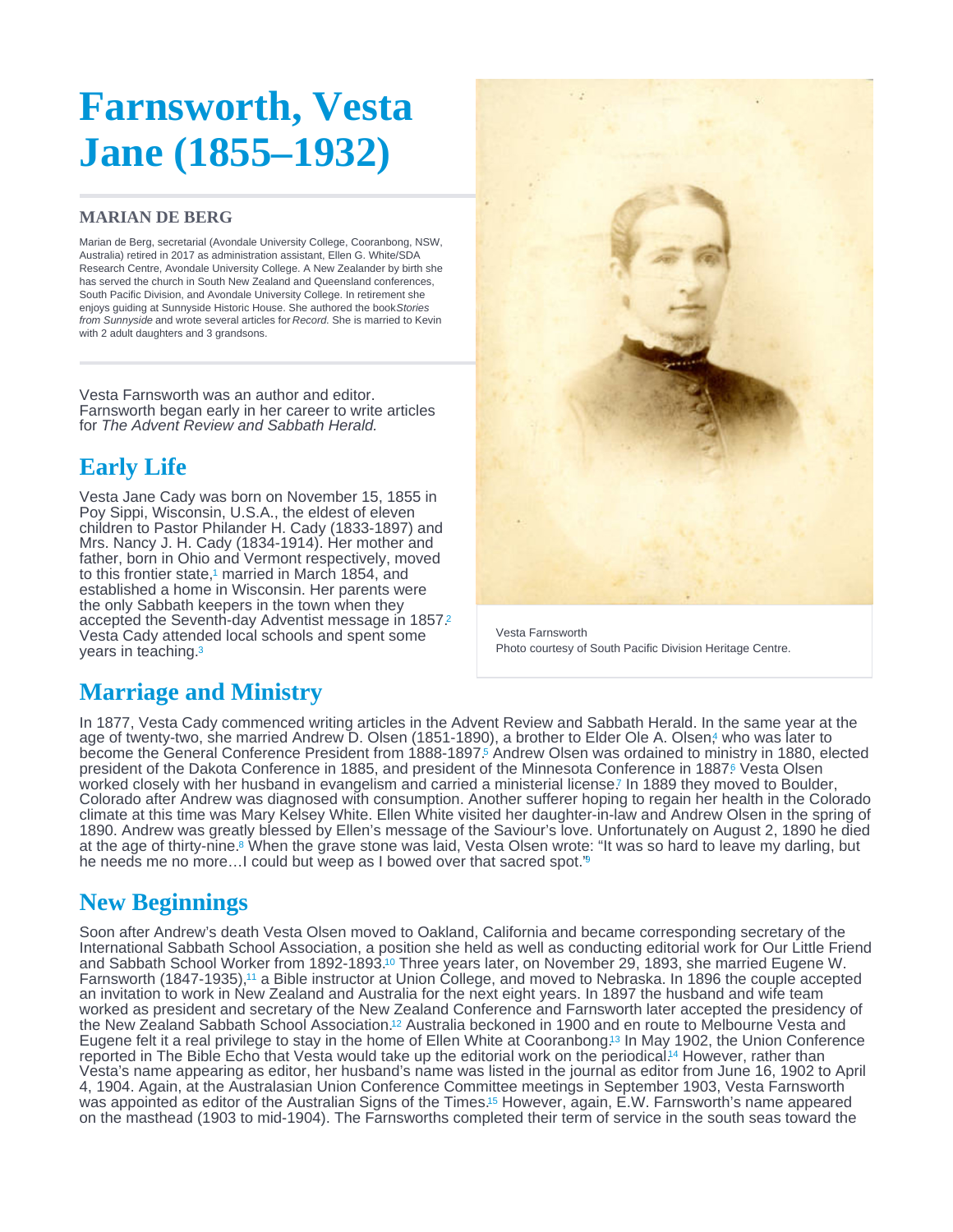<span id="page-1-0"></span>end of 1904 and labored in the South England Conference for several months in 1905.<sup>[16](#page-2-0)</sup>

## **Publishing**

Vesta Farnsworth continued to publish articles in church papers: Advent Review and Sabbath Herald, The Bible Echo, Union Conference Record, The Youth's Instructor, and the Australian Signs of the Times. She had cared for the section, "Our Sabbath Schools," in the Union Conference Record from September 1899 to January 1902, and was classified as a special contributor to The Youth's Instructor[.](#page-2-0)<sup>17</sup> She also authored several of the Week of Prayer for Children readings.<sup>18</sup> Her practical suggestions on work for juniors was also discussed at General Conferences as well as serving on many of the church's committees[.](#page-2-0)<sup>19</sup> She was the author of three books for children, The House We Live In (1900), Friends and Foes in Field and Forest (1913) and Stories Mother Told (1925). Her book for families, The Real Home (1923), was considered a masterpiece.<sup>[20](#page-2-0)</sup>

### Back to the United States

In 1906 Vesta's husband, Eugene W. Farnsworth, was appointed president of the Atlantic Union Conference in South Lancaster, MA.<sup>21</sup> Several moves followed to Takoma Park, MD, Oakland, CA, St. Helena, CA and then Glendale, CA. Vesta worked tirelessly assisting her husband, leading out in Sabbath School activities, and writing for church papers. The sweetest praise she considered from her husband was when he stated: "Surely you are a homemaker." [22](#page-2-0) Although she was never blessed with children of her own, she considered the training of the church's youth and children of paramount importance. Four children were accepted into her home so that they could obtain the benefits of a Christian education. Other young people received her help and encouragement to attend Christian schools. Vesta died on July 31, 1932. Her funeral was held in the Glendale Church on Sabbath afternoon, August 6, 1932. Elder Fulton compared her life to that of the Biblical Sarah. She was laid to rest in Forest Lawn Cemetery at Glendale, CA. [23](#page-2-0)

#### **Contribution**

Vesta Jane Farnsworth began early in her career to write articles for The Advent Review and Sabbath Herald. Her work for the International Sabbath School Association was also a lifetime passion. She contributed to many other church papers over a period of a half century and authored four books, some of which were recommended reading for Junior and Missionary Volunteer courses.<sup>24</sup> She worked closely with her husband in several places within the United States, New Zealand, Australia, and England. She was described as a woman of versatile talent, of consecrated life, of prayer and faith. [25](#page-3-0)

#### **SOURCES**

"Actions Taken by the Australasian Union Conference Committee." Union Conference Record. September 22, 1903.

"Addresses." ARH. March 26, 1889, 207.

"At the late Union Conference in Sydney . . ." The Bible Echo. May 19, 1902.

"Cady." ARH. February 23, 1897.

Cady, Vesta J. "The Work of Victory." ARH May 3, 1877.

Cady, Vesta J. "To the Unconverted." ARH. May 24, 1877.

"Death of Mrs E.W. Farnsworth." ARH. August 25, 1932.

Farnsworth, E. W. and Vesta Farnsworth. Entry in Australian Autograph Album given to Ellen G. White on her departure back to the United States of America. August 29, 1900, 4. Held in the Ellen G White/SDA Research Centre, South Pacific Division, Avondale College of Higher Education, Cooranbong, NSW, Australia.

Farnsworth, Vesta J. "Nancy Jane Cady (Hall) obituary."ARH. August 27, 1914.

Farnsworth, Vesta J. "Week of Prayer for Children." Australasian Record. April 20, 1914.

Fulton, J. E. "Death of Mrs E.W. Farnsworth." Australasian Record. 17 October, 1932.

Fulton, J.E. "Mrs E.W. Farnsworth obituary." Pacific Union Recorder, August 18, 1932.

Fulton, J. E. "Mrs Vesta J. Farnsworth." ARH. October 6, 1932.

"Gather the Children." Union Conference Record, April 4, 1910.

"In Memoriam 1855-1932 – Mrs Vesta J. Farnsworth." Held in the Ellen G White/SDA Research Centre, South Pacific Division. Avondale College of Higher Education. DF 475-a.

"It is expected that . . ." Union Conference Record, January 1, 1900.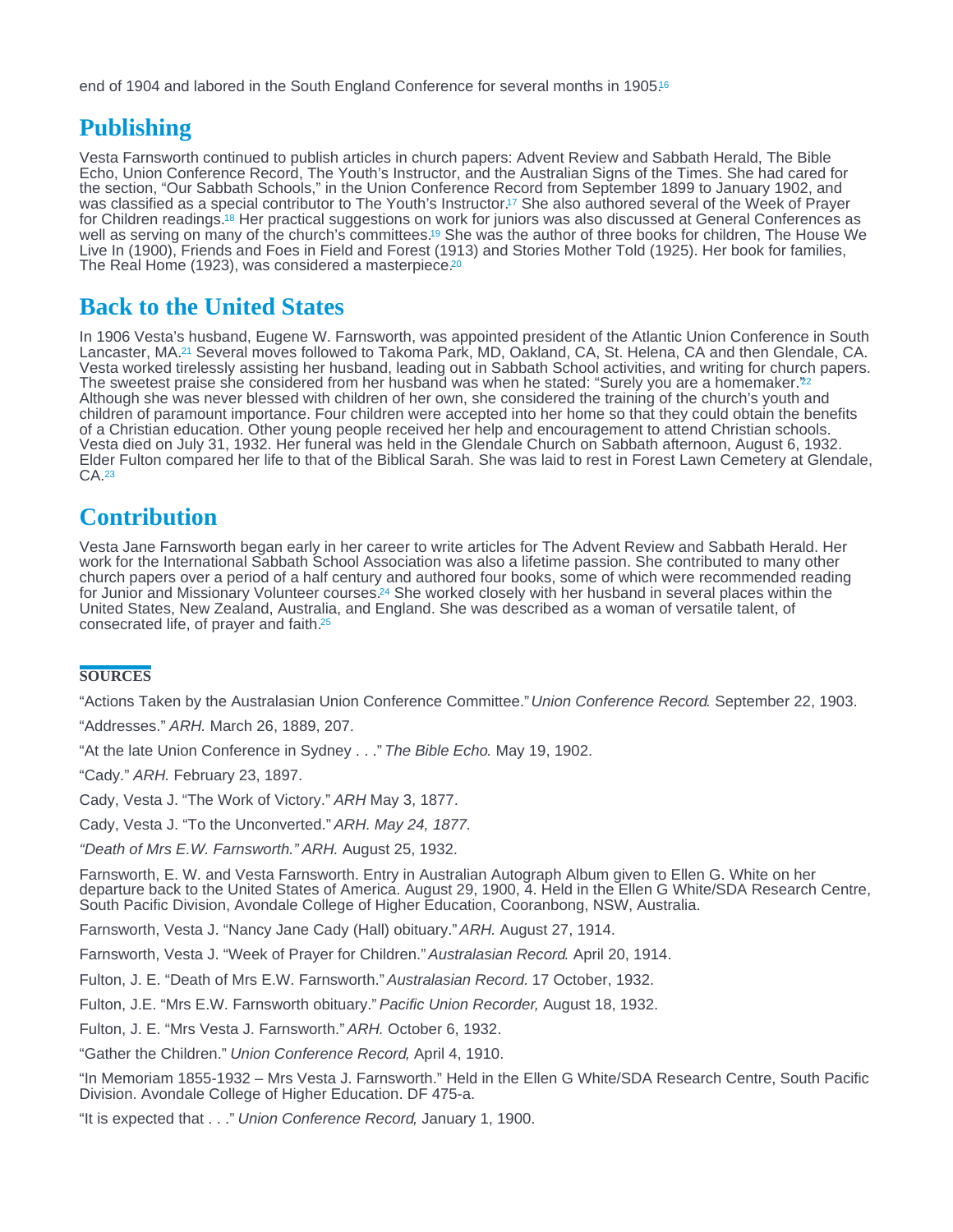<span id="page-2-0"></span>"Missionary Volunteer Reading Course 1925." The Youth's Instructor, June 2, 1925.

"New Zealand Conference Proceedings." The Bible Echo. January 25, 1897.

"New Zealand Sabbath School Association." Union Conference Record. December 15, 1898.

Olsen, O. A. "Andrew D. Olsen obituary." ARH. September 9, 1890.

"Sabbath Schools." Union Conference Record. September 1, 1899.

Vesta Olsen's Diary, 1890. Held in the Ellen G. White/SDA Research Centre, South Pacific Division. Avondale College of Higher Education, Cooranbong NSW, Australia. Electronic database.

#### **NOTES**

- 1. J. E. Fulton, "Mrs Vesta J. Farnsworth," ARH, October 6, 1932, 958[.?](#page-0-0)
- 2. Vesta J. Farnsworth, "Nancy Jane Hall Cady," ARH, August 27, 1914, 21[.?](#page-0-0)
- 3. Fulton, 958.[?](#page-0-0)
- 4. Ibid[.?](#page-0-0)
- 5. Daniel A. Ochs & Grace Lillian Ochs, The Past and the Presidents (Nashville, TN: Southern Publishing Association, 1974), 75-87.[?](#page-0-0)
- 6. O. A. Olsen, "Andrew D. Olsen obituary," ARH, September 9, 1890, 559[.?](#page-0-0)
- 7. A Ministerial License held by Vesta J. Olsen for 1883 is held in the Ellen G. White/SDA Research Centre, South Pacific Division Avondale College of Higher Education, Cooranbong NSW Australia, DF 475-a.[?](#page-0-0)
- 8. Olsen, 559[.?](#page-0-0)
- 9. Diary of Vesta Olsen, September 26, 1890. Held in the Ellen G. White/SDA Research Centre, South Pacific Division, Avondale College of Higher Education, Cooranbong NSW, Australia.[?](#page-0-0)
- 
- 10. Seventh-day Adventist Yearbook (Battle Creek, MI: General Conference Association of Seventh-day Adventists, 1893), 18.[?](#page-0-0)
- 11. Marriage Information for Eugene W. Farnsworth and Vesta J. Cady, Lincoln County Genealogical Society, Book 14, 213.[?](#page-0-0)
- 12. "New Zealand Conference Proceedings," The Bible Echo, January 25, 1897, 29.[?](#page-0-0)
- 13. See E.W. & Vesta J. Farnsworth entry in the Ellen G. White Autograph Album given to her on her departure from Australia, August 29, 1900, 4.<br>[?](#page-0-0).Held in the Ellen G White/SDA Research Centre, South Pacific Division, Avon
- 14. "At the late Union Conference…," The Bible Echo, May 19, 1902, 168[.?](#page-0-0)
- 15. "Actions Taken by the Australasian Union Conference Committee," Union Conference Record, September 22, 1903, 22.[?](#page-0-0)

- 17. "Editorial Appointments," General Conference Bulletin, April, 1895, 518,520.[?](#page-1-0)
- 18. "Gather the Children," Union Conference Record, April 4, 1910, 7. Vesta Farnsworth, "Week of Prayer for the Children," Australasian Record, April 20, 1914, 3.[?](#page-1-0)
- 19. See General Conference Bulletin, May 22, 1913, 102 and May 29, 1913, 190.[?](#page-1-0)

20. Fulton, 958.[?](#page-1-0)

- 21. "Atlantic Union Conference," Seventh-day Adventist Yearbook 1906, 18.[?](#page-1-0)
- 22. J. E. Fulton, "In Memoriam 1855-1932,"22; Held at the Ellen G. White/SDA Research Centre, South Pacific Division, Avondale College of Higher Education, Cooranbong, NSW, Australia, DF 475 –a, 4[.?](#page-1-0)

24. See "MV Question Box," Youth's Instructor, July 6, 1915, 14, and "MV Reading Course," Youth's Instructor, June 2, 1925, 3[.?](#page-1-0)

<sup>16.</sup> Fulton, 958.[?](#page-1-0)

<sup>23.</sup> Ibid[.?](#page-1-0)